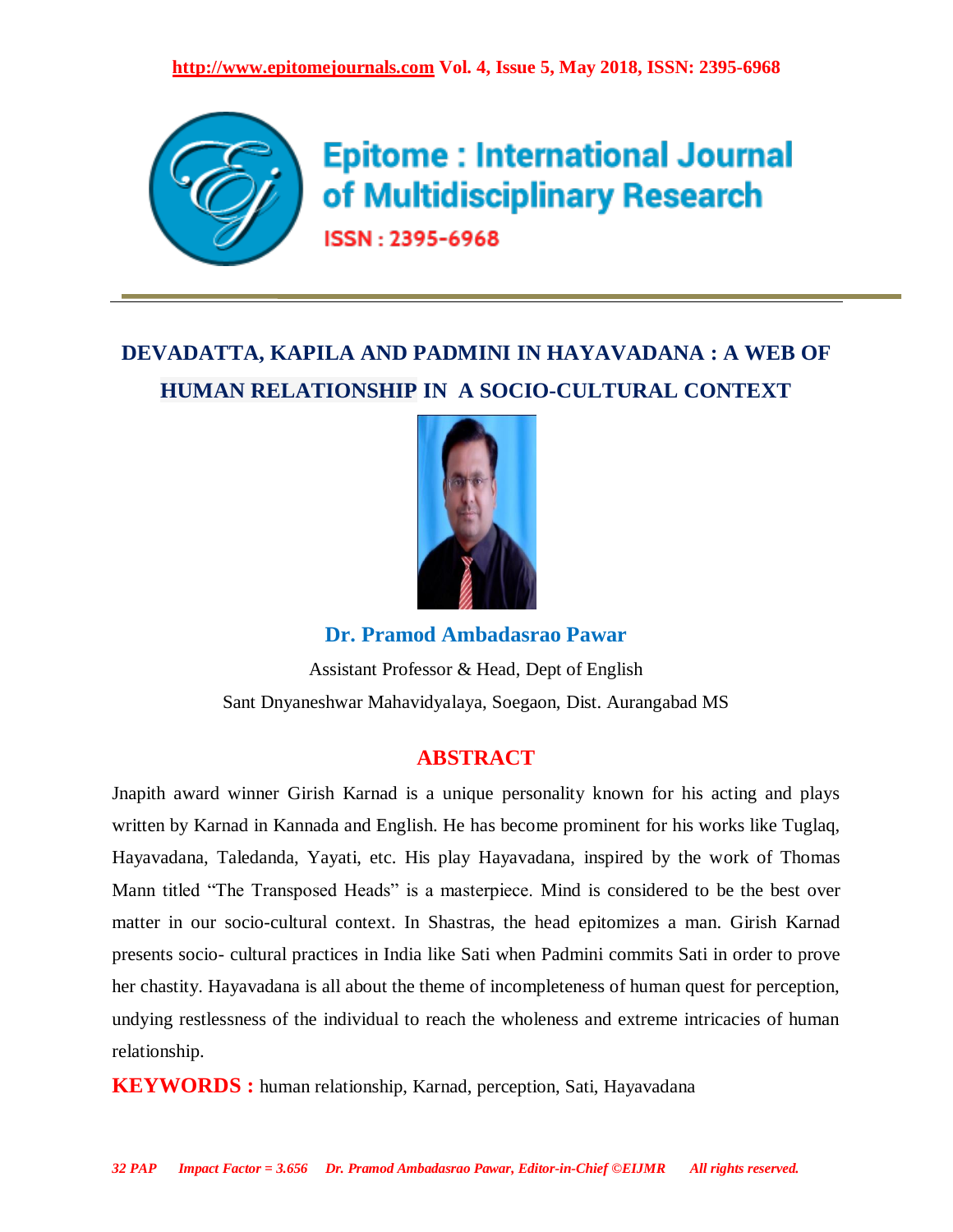### **RESEARCH PAPER**

GIRISH KARNAD'S "Hayavadana" is one of the playwright's most-performed plays. This is hardly surprising given that the work provides the ingredients that would stimulate any innovative, intelligent troupe: a plot and sub-plot that intertwine to explore the tricky questions of identity and the nature of reality; the clever incorporation of motifs from traditional theatre — Yakshagana, a play within a play, dolls, masks; the irreverent inversion of mock-heroic mores. This is a text that begs experimentation and challenges players and audience alike to dare step "out of the box" into a whole new perception of reality.

In **ACT ONE**, the play Hayavadana starts with prayer to Lord Ganesha and Bhagavata sings the verses for the success of the play. In the verses, the narrator talks of the incompleteness of God. Bhagavata introduces the place and setting. It is the city of Dharmapura ruled by the King Dharmasheela. Devadatta and Kapila are introduced as the two lead characters. Devadatta is a son of Brahmin Vidyasagara. He is a great scholar with poetic abilities. Kapila is a son of Ironsmith Lohita. He is a heroic personality with amazing physical skills. He says that Devadatta and Kapila are indivisible friends like brothers. They are compared to Rama and Lakshmana, Lava and Kusha, Krishna and Balarama. An actor explains that he saw a horse that spoke when he was about to urinate on the road. The actor says that the horse with a thick voice tells him not to commit such thing in public. Bhagavata finds a bizarre being with the head of a horse and the body of a man. At first, he believes that the horse head is a mask and tries to remove to no use. After a few futile attempts, Bhagavata realizes that the horse head is certainly real and the being is half-man, half-horse.

The source for this work by Thomas Mann is "Kathasaritsagara", an old Sanskrit collection of stories. Karnad focuses on the incompleteness in the play. Hayavadana is written in two acts with the involvement of Bhagavata who is the commentator to the actions in the play. *Hayavadana* (1971) was based on a theme drawn from *The Transposed Heads*, a 1940 novella by [Thomas Mann,](https://en.wikipedia.org/wiki/Thomas_Mann) which is originally found in the 11th-century Sanskrit text *[Kathasaritsagara](https://en.wikipedia.org/wiki/Kathasaritsagara)*. Herein he employed the folk theatre form of [Yakshagana.](https://en.wikipedia.org/wiki/Yakshagana) A German version of the play was directed by [Vijaya Mehta](https://en.wikipedia.org/wiki/Vijaya_Mehta) as part of the repertoire of the [Deutsches National Theatre, Weimar.](https://en.wikipedia.org/wiki/Deutsches_Nationaltheater_and_Staatskapelle_Weimar)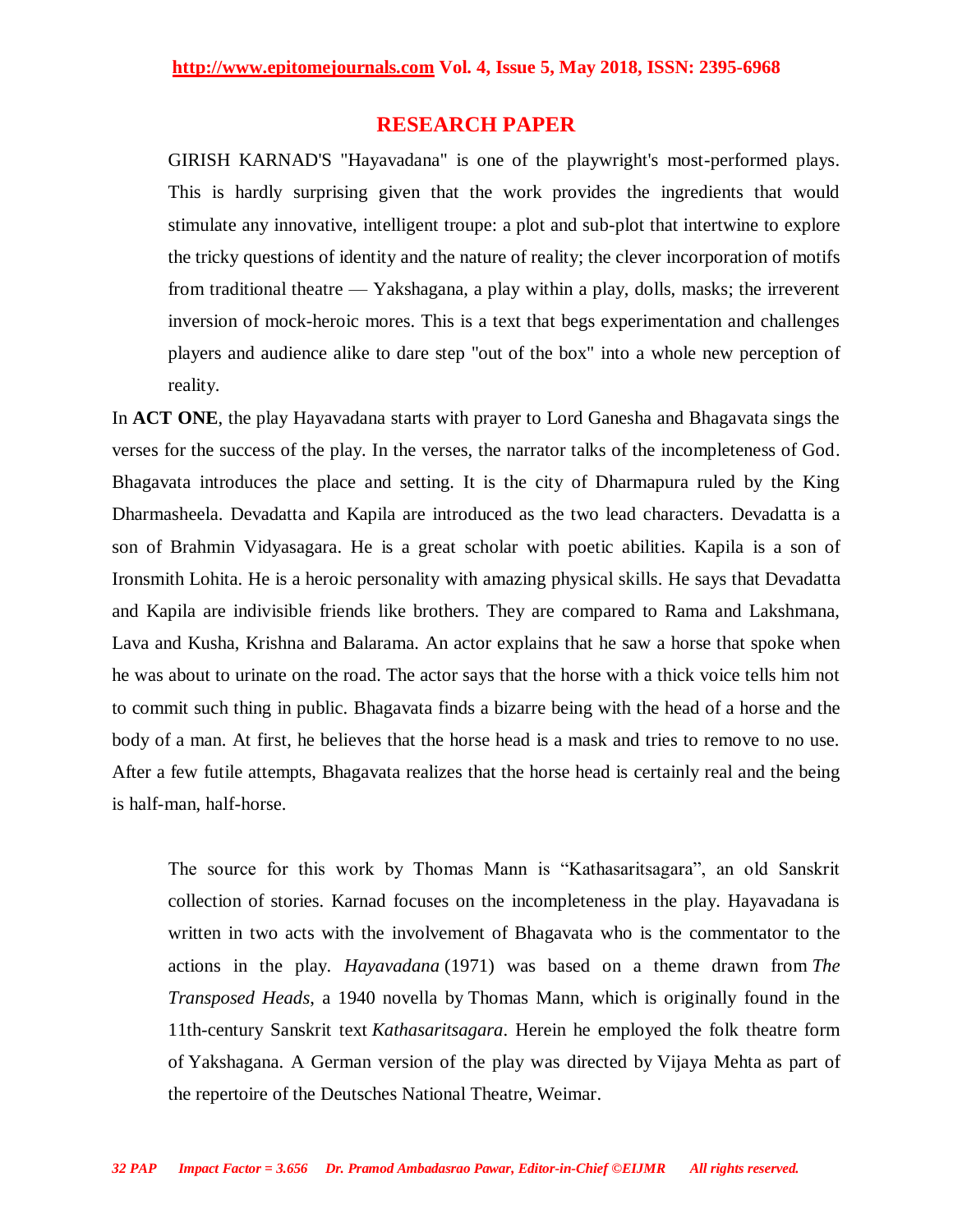The Princess of Karnataka was a beautiful girl who was allowed to choose a husband of her own choice. One day Prince of Araby came to see her riding on his white stallion. She faints the moment she looks at the scene. King and the Queen decide that he is the right man for the Princess and make all the arrangements. The Princess announces that she is in love with the white stallion. She insists on marrying the horse and unable to discourage her feelings, the wedding is done. She and the horse live together for fifteen years and the horse transforms into a celestial being. The celestial being or Gandharva is cursed by Kubera for misbehaving and he regains his actual state after leading the life where he could get human love. After transforming into his former self, he offers the princess to come to the Heavens and live with him. However, she refuses and this act angers the celestial being. He curses her to become a horse and she feels very happy about the curse. Gandharva leaves the palace and goes to Heaven, Princess becomes a horse and roams freely; whereas, the fate of the child born to them becomes questionable. Hayavadana asks Bhagavata to suggest a solution. He names a number of temples and Hayavadana says that he has already tried them all. Finally, he asks Hayavadana to visit the Kali Temple of Chitrakoot. Hayavadana feels happy and says that he will start immediately. However, the narrator asks the actor to go with Hayavadana so that he won't lose the way. As the two exit the stage setting out for the Kali Temple, Bhagavata comes back to the story of the two friends – Devadatta and Kapila.

The sub plot of 'Hayavadana', the horse-man, deepens the significance of the main theme of incompleteness by looking at it from different perspective. The horse man's search for completeness ends comically, with his becoming a complete horse. The animal body triumphs over what is considered, the best in man, the Uttamaga, the human heads! Probably to make a point Karnad names the play 'Hayavadana', human's search for completeness.

The narrator speaks of the like mindedness of the two friends who are about to meet a girl. Devadatta is sitting in a chair when Kapila approaches him questioning his absence at the gym. Devadatta seems anxious while Kapila brags about his wrestling match against a great wrestler of Gandhara. Kapila is delighted to say that the wrestler praised the technique of him and said that he would have a great future. Devadatta says that he saw a girl and could not stop thinking of her ever since. He wishes to take her hand in marriage. Later on, it is announced through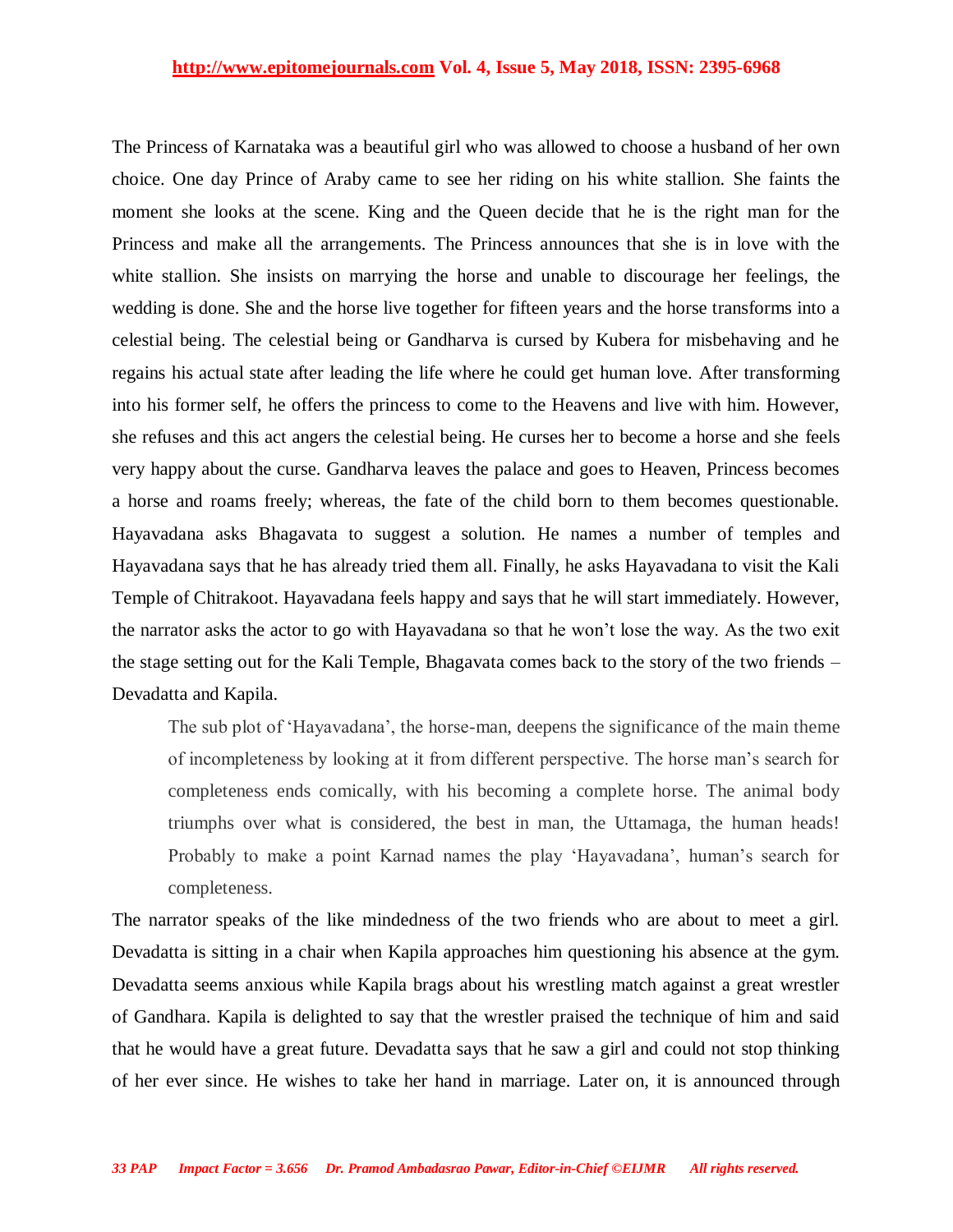Bhagavata that Devadatta and Padmini are married. Padmini is pregnant and the couple seems to prepare for a journey. Aside, Devadatta says that Kapila blushes in front of Padmini like never before and Padmini shows great affection without caring about her status. He says to Padmini that Kapila is not used to woman and she understands the suspicion in his words. Devadatta asks Padmini to go into a room and says that he would tell Kapila that she is ill. Padmini agrees and pretends to go into the room; however, she goes and stands in a corner as Kapila arrives. Kapila brings a hired cart and apologizes for being late. As he goes on speaking about the cart and the problems he had to face for hiring one. Devadatta says that Padmini is sick and they have to cancel the trip to Ujjain. Kapila becomes silent, but recovers to say that he will send off the cart. Kapila feels dispirited about the cancellation of the trip. He feels that the whole week would be in emptiness and he has nothing to do. Devadatta asks Kapila to sit to have a chat and Padmini comes in to their surprise. She asks them why they are not doing preparations. Kapila asks about the illness and she says that the headache disappeared after taking medicine. She goes to Devadatta and pleads him to proceed with the trip. She says that Kapila has done so much over the week with the preparations that it would be unfair to cancel the journey. Devadatta could not say anything and accepts her wishes. Padmini praises the driving skills of Kapila and reminds how awful Devadatta manages a cart. As they move on, she looks at a tree and is attracted towards the flowers. Kapila explains that it is a Fortunate Lady's Flower and goes to bring one to her. As he climbs the tree, Padmini is attracted by the strongly built body of Kapila. Devadatta feels jealous as he observes the looks of Padmini towards Kapila. He does not blame her as he knows that the body of Kapila is irresistible. Kapila brings a heap of flowers for Padmini. He explains that the flowers contain all the colours a married bride would have; hence the flowers are called Fortunate lady's Flowers. They speak of other matters and Kapila mentions of the Rudra Temple and Kali Temple in the vicinity. Devadatta suddenly remembers his oath to the two deities. Kapila asks them to visit Rudra Temple, but Devadatta insists that he would stay put. Finally, Kapila and Padmini decide to visit Rudra Temple without Devadatta. As they leave, Devadatta wishes Kapila and Padmini to be happy and walks towards the Temple of Kali. He begs forgiveness in front of the Kali idol for forgetting his promise after getting married to his love - Padmini. He finds a sword in the Temple and cuts off his head as an offering to Goddess Kali. Padmini and Kapila return only to find an empty cart. After waiting for some time, Kapila could not stop worrying about his friend and goes in search of him leaving Padmini in the cart.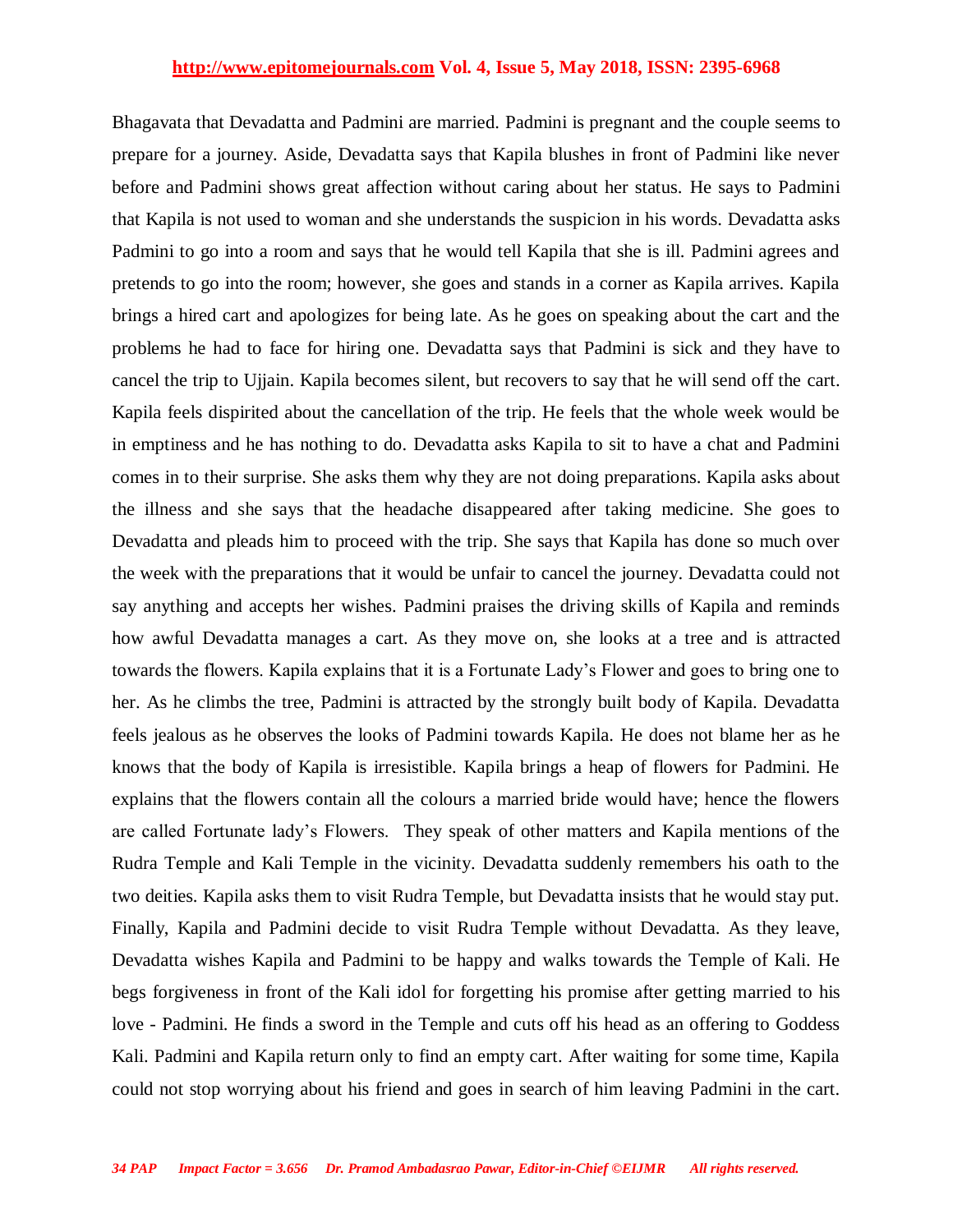She cannot believe that Kapila is more worried about Devadatta than her. Kapila moves near the Temple of Kali and is shocked to see his decapitated friend. Kapila says that if Devadatta wanted he would have jumped into fire or drown in a river. His actions towards Padmini are nothing but actions of a brainless man. He feels that if Devadatta would have guided him, he would have come out of that dark situation. He speaks of Devadatta and claims that he is his friend, brother, guru. He picks up the same sword and cuts off his head. It is dark and Padmini is complaining about the men who have not returned to her. She imagines that Devadatta would be grumpy with Kapila for his actions. She decides to go in search for them and reaches the Kali Temple. She finds the two dead bodies and feels terrified. However, she does not express grief over their deaths but expresses concern about her situation when she returns home. Padmini feels that this act will show her as a whore for whom the two men fought and died. Therefore, she decides to kill herself when Goddess Kali appears to stop her. Goddess Kali asks Padmini to express her desire. Padmini shows the dead bodies and Kali tells her to reattach the heads to the bodies and press the sword on their necks. She tells that the act would make them alive. Kali says that she needs to sleep and orders Padmini to do it speedily. Padmini asks a question to Goddess Kali. She asks the Goddess why she did not stop Devadatta and Kapila while they were killing themselves. The Goddess gives two reasons - her sleep and the lying nature of the two men. Goddess Kali reminds that Devadatta promised to offer her his limbs and the head to Rudra. But, he offers his head here as the Rudra Temple is visited by Padmini and Kapila. She admits that Devadatta is noble in his actions and did not hesitate to fulfil his promise despite confused about the offering. Goddess Kali speaks of Kapila who does not even mentions her while giving his life. Goddess Kali orders Padmini to reattach their heads and she does that. With great drums and lights Kali disappears leaving Padmini to her fate. As Padmini opens her eyes she realizes her mistake. She switches the heads of Devadatta and Kapila, attaches them to the bodies of Kapila and Devadatta. Padmini feels horrified, but the two men laugh out about their situation. They feel that they are now blood relations and thank Padmini. Devadatta with Kapila's body claims that head is superior to body; hence, he claims Padmini. Kapila with Devadatta's body claims that Padmini used to live with the body of Devadatta; hence, he claims Padmini. Padmini feels that she should be with Devadatta who has the body of Kapila. But, Kapila with the body of Devadatta does not accept her choice and the argument goes. Bhagavata, the narrator, comes as every character freezes and questions the audience about the solution. The parallel between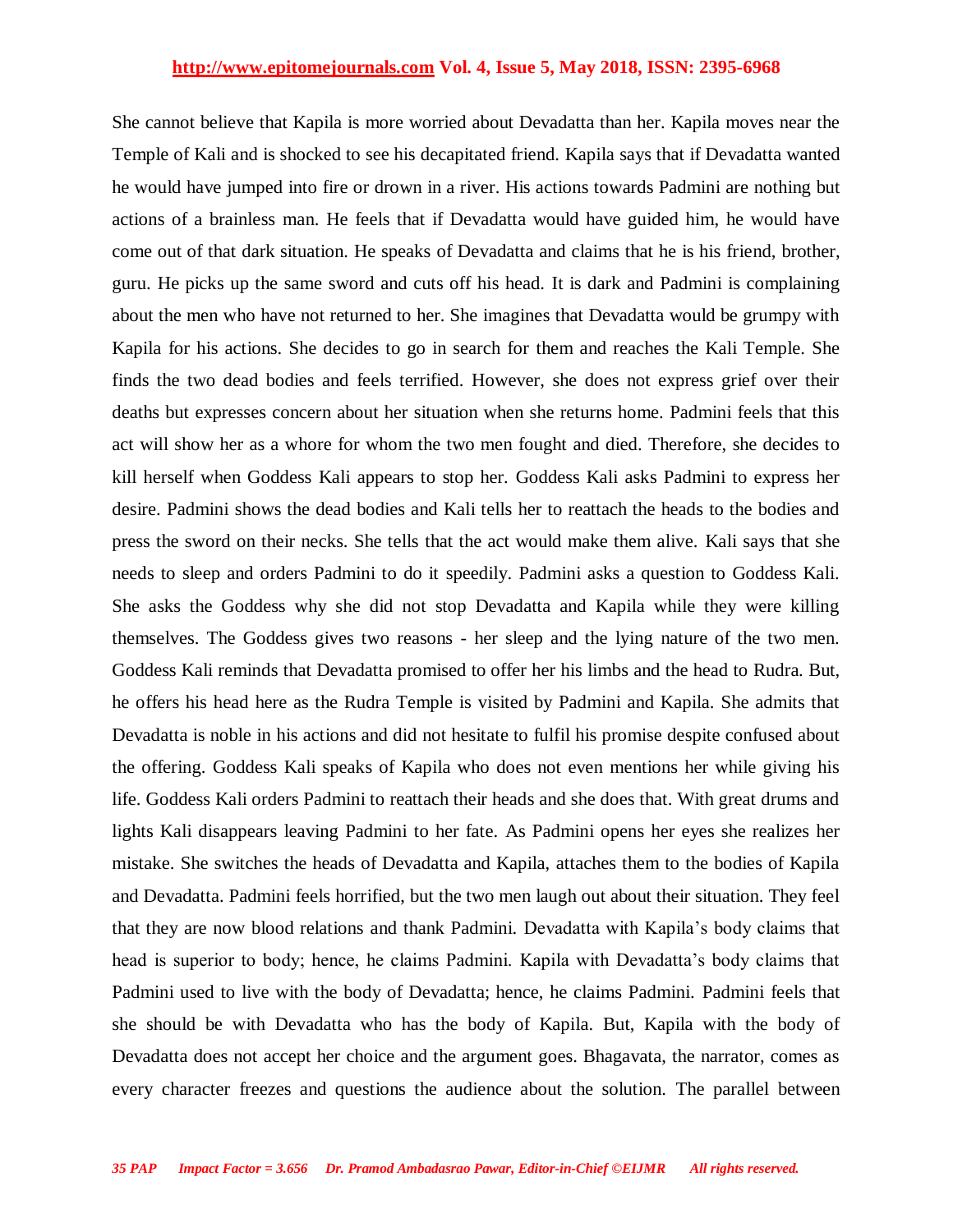expectations and realities is drawn by Girish Karnad through the first act. Hayavadana is a completely righteous character who cannot escape his fate. Padmini is shameless and honestly admits to want more than one man in her life. Devadatta and Kapila are neither good nor bad and are drawn to react based on the situations. Girish Karnad uses Goddess Kali to judge the three individuals - Devadatta, Kapila and Padmini. Kali emphasizes that Devadatta is noble but forgets his promise; Kapila hides his true feelings even before killing himself and Padmini is warned for being too honest.

In ACT TWO, the narrator poses the same question again to the audience about the solution to the problem. He refers to King Vikrama who faced a similar problem while answering the questions of Bethala. King Vikrama answers that the head is superior to body; hence **the person with the head will be identified as the real individual.** Bhagavata reveals that the three have gone to meet a sage (Rishi) to get a solution for the problem. In the background, the verdict of the Rishi will be announced after the narration. The sage states that **the person with the head of Devadatta shall be called as the husband of Padmini.**

Devadatta and Padmini are so happy with the decision. They bid goodbye to Kapila and move along. Before separating, Padmini goes to Kapila in order to reconcile him. She tells Kapila not to worry as it is his body that is with the head of Devadatta. Kapila does not say anything and the couple move forward. Bhagavata explains that Kapila goes into the forest and the couple moves to their city to enjoy their married life. Padmini gave birth to a beautiful boy child. Padmini asks Devadatta to take her and the child to the lake. However, Devadatta reminds that he is a Brahmin who needs to perform his duties. His initial interest in sports and swimming are not with him anymore. Devadatta moves the doll to take a book and the doll tells the other one that his hand felt very soft. The dolls agree that Devadatta changed over time and his stomach loosened. Bhagavata spots Kapila who becomes his former strong self. Padmini walks across the forest and confronts Kapila. He is paralysed to see her after a long time. He inquires after a long pause about her presence in this part of the forest. She explains that she wanted her child to experience Nature. He asks about the child and she says that the child belongs to Kapila as well (because of Kapila's body). However, Kapila does not accept that and says that Devadatta is the child's father. He takes the child and Padmini remarks that he has mole on the same spot as in the body of Kapila. He does not care about it. Then he goes on about the difficulties he faced with the body of Devadatta in the forest. He says that he finally wins and has become stronger like the old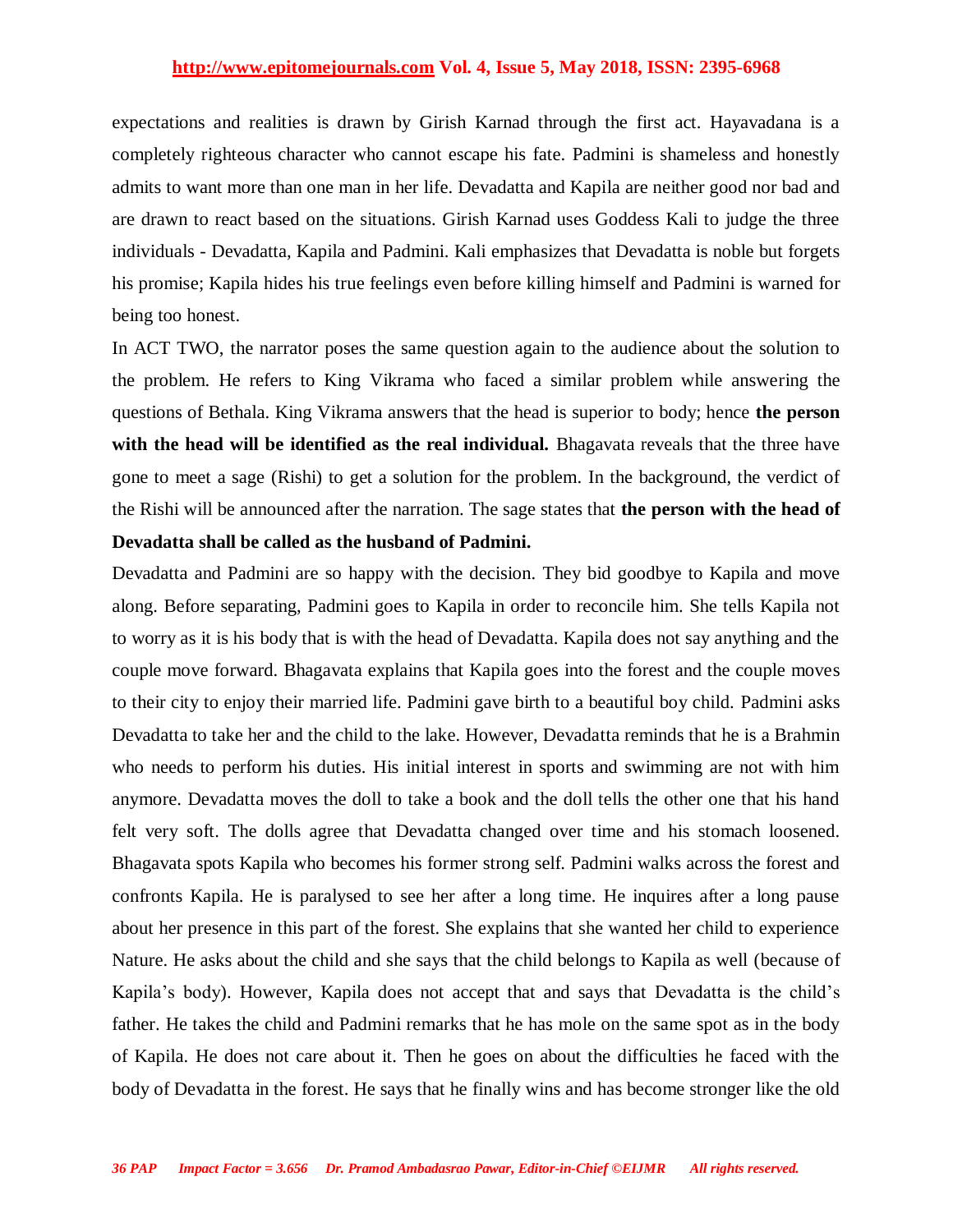Kapila. Devadatta comes to the forest in search of Padmini and confronts Kapila. They feel that they are back to their normal selves. Then, Kapila praises the greatness of Devadatta's body. Kapila hopes that the three can live together without any problem; but, Padmini expresses nothing. Therefore, Devadatta comes directly to the point and draws a sword. He asks Kapila to bring his sword as well. They understand that the problem to this everlasting solution is the death of them. Devadatta and Kapila fight and die together. Padmini is left alone and she thinks of her predicament. She says that both the individuals finally forgave each other and died without any concerns. But, she was the one who needs to face life. Bhagavata enters and is in shock at the sight of the dead bodies. Padmini asks him to take care of the child resting in the hut. She instructs the narrator to take the child to the hunters in the forest and tell them that it is the child of Kapila. After five years, she asks Bhagavata to take the boy and give him to the father of Devadatta - Brahmin Vidyasagara and tell him that boy is the son of Devadatta. Bhagavata inquires about Padmini, wherein she declares to undergo *Sati* along with Devadatta and Kapila. In fact, the boy is the son of Padmini.

Hayavadana enters and greets Bhagavata. Hayavadana starts to narrate his journey and how he became a complete horse. Hayavadana explains that after entering the Temple of Kali, he finds a sword and offers his head to the Goddess. Hayavadana says that Kali asked of his wishes for which he said he wanted to be complete. She grants the wish and disappears. However, he says that the Goddess did not completely listen to the wish and made him a complete horse instead of making a complete man. Bhagavata feels sorry, but Hayavadana is happy and claims that being a horse is great. However, Hayavadana feels bad about the presence of human voice, which still makes him incomplete. Bhagavata cannot come up with a solution to this problem. The boy sings the lullaby that Padmini used to sing to him. Hayavadana feels that the song is a bit tragic but is happy to see the child smile. He asks the boy to sing another song, but he cannot think of any. So, he sings the same song and Hayavadana tries to laugh and the laughter slowly turns into a neigh. Hayavadana becomes complete with his human voice gone. Bhagavata asks the actors to go to Brahmin Vidyasagara about the arrival of his grandson on a grand horse. The narrator thanks Lord Ganesha for fulfilling the desires of Vidyasagara, the boy and Hayavadana. They all pray together for the prosperity of the land and the play comes to a conclusion. The second act starts with a sage proclaiming that **head is superior to the body.** Indeed, it is proven in three instances. Devadatta gradually loses the bodily strength of Kapila and becomes a Brahmin again.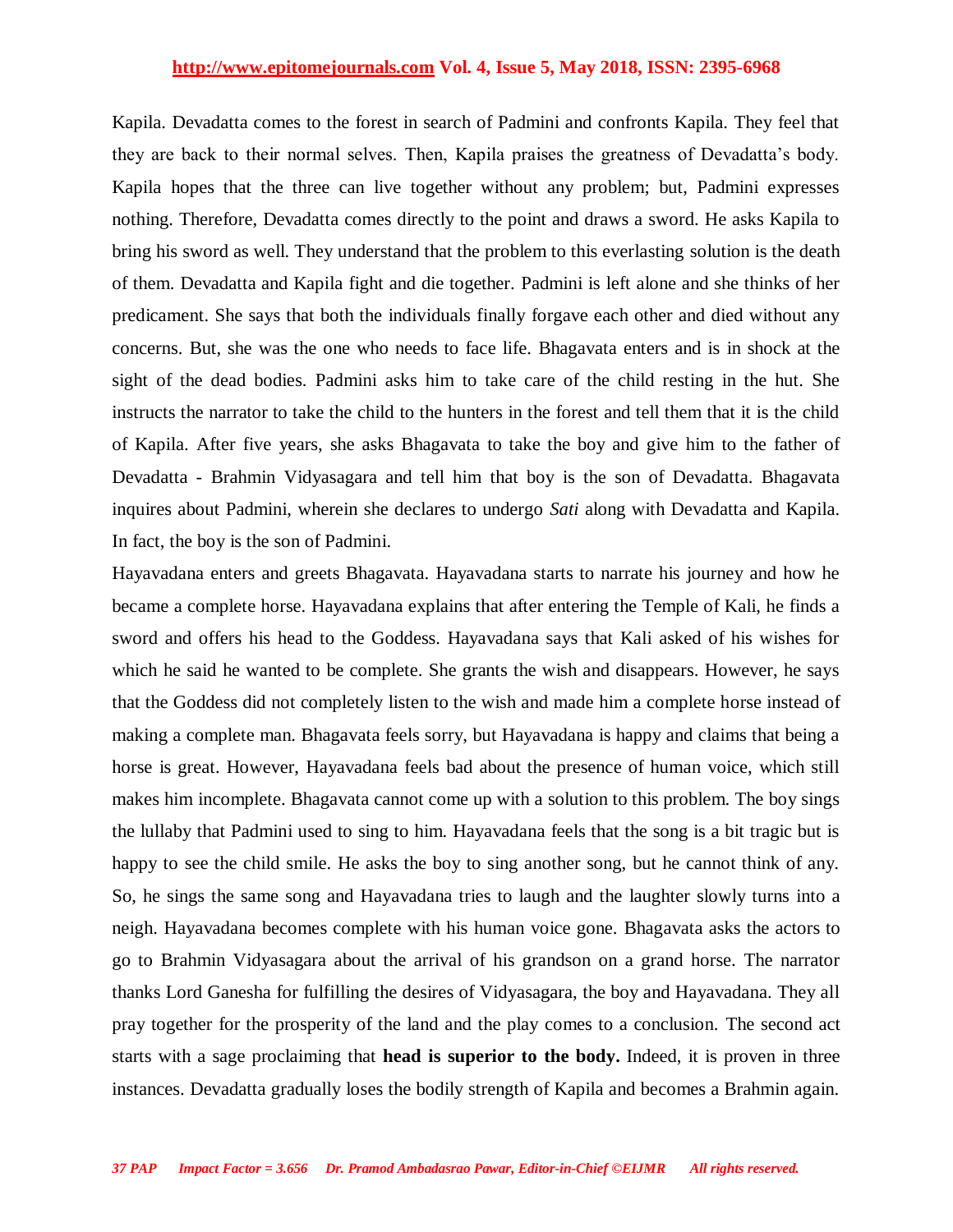Kapila gradually loses the weak body of Devadatta and becomes a strong personality again. Hayavadana, who has a horse head, is granted the body of a horse instead of a human head and body.

The sexuality of a woman has been put forth in a very unassuming way by Karnad. Padmini though married to Devadatta is attracted to Kapila. Her consistent existence depends on the presence of either of them. She needs both or either of them for her satisfaction and resorts to Goddess Kali. Eventually, she finds herself in intense euphoria when she combines the head of Devadutta and the body of Kapila thereby according herself a high degree of sexual freedom. Padmini's end portrays the subjugation of women in our country wherein they have to time and again prove their chastity.5

Padmini is the only character in the play that is left out without a proper justification. Bhagavata is used by Girish Karnad to knit the play and his entrance at the right time at the right place helps the scenes to move forward. Goddess Kali shows indifference towards humans indicating that gods are not interested in the matters of mankind. This is a contradiction to the belief that God watches over every person and comes to rescue in times of need. Padmini is the only character who is left incomplete in the play. Devadatta and Kapila forgive each other before death and die without even concerned about Padmini. The fruits of righteousness, patience and innocence are reaped by three characters. Vidyasagara, who was patient enough to allow Devadatta marry Padmini. In the whole play, there is no mention of Vidyasagara or his presence. Therefore, he is gifted with a grandson who is happy and playful. Hayavadana, who remained righteous till the end without slightest of deviations was blessed with a complete body. Hayavadana finds a new friend in the boy and is very happy to live as a horse. The boy who is innocent of the sins of Padmini, Devadatta and Kapila is rewarded with a grandfather and a dear friend - Hayavadana.

Hayavadana also explores the complexities in relationships. "The play focuses on the incompleteness in terms of desire of Kapila, Devdatta and Padmini. Padmini wants a perfect husband, but Devadatta doesn't match up to this and so she starts liking Kapila, Devadatta's friend, who fulfils her idea of a perfect man. But even Kapila isn't perfect so Padmini veers towards Devadatta. The constant search for fulfilment of desires results in a tragic end."